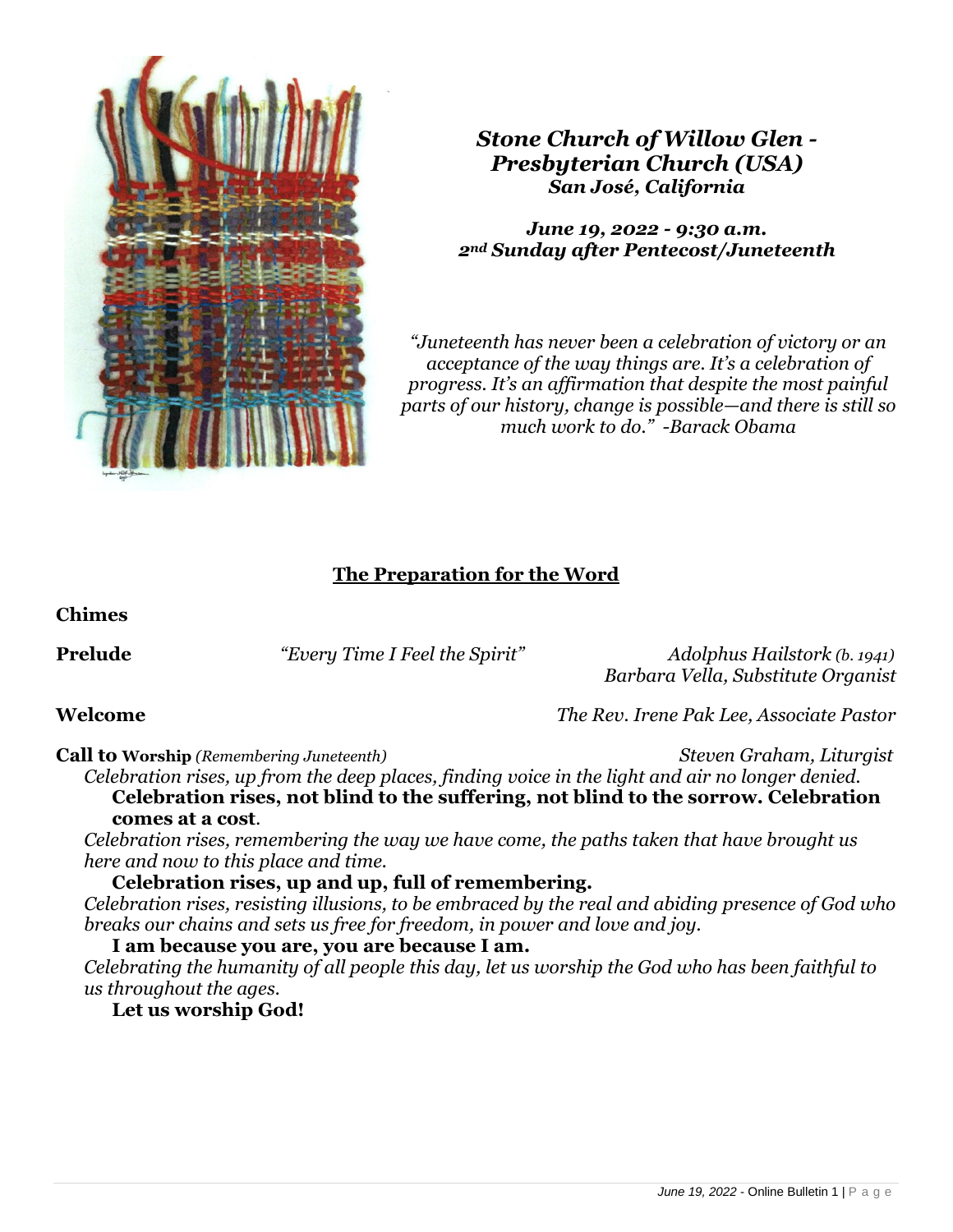|  |  | "Great is Thy Faithfulness" |  |
|--|--|-----------------------------|--|
|--|--|-----------------------------|--|

# **\*Opening Hymn #276** *"Great is Thy Faithfulness"*

*1 Great is Thy faithfulness O God my Father, There is no shadow of turning with Thee; Thou changest not, Thy compassions they fail not; As Thou hast been, Thou forever wilt be.*

*(Refrain) Great is Thy faithfulness Great is Thy faithfulness Morning by morning, new mercies I see; All I have needed Thy hand hath provided; Great is Thy faithfulness, Lord unto me!*

*2 Summer and winter, And springtime and harvest, Sun, moon and stars in their courses above Join with all nature in manifold witness Blessings all mine, With ten thousand beside! (Refrain)*

*3* 

*Pardon for sin And a peace that endureth, Thine own dear presence to cheer and to guide; Strength for today And bright hope for tomorrow Blessings all mine, With ten thousand beside!(Refrain)*

# **Call to Confession**

*We continue to believe that we must earn our way into God's heart. But God's grace is given to each of us, for all of us, freely, unconditionally, always. Let us open our lives to this mercy as we pray saying,*

# **Prayer of Confession**

**Holy and righteous God, you created us in your image but we confess that we still struggle to see that image in every person we meet. Many of us take our liberation for granted forgetting that there are still those who are oppressed. Forgive us. Grant us grace to contend fearlessly against evil and to make no peace with oppression. Help us, like those of generations before us who resisted the evil of slavery and human bondage in any form and any manner of oppression. Help us to use our freedoms to bring justice among people and nations everywhere, to the glory of your Holy name through Jesus the Christ. Amen.** 

# **Silence**

**Assurance of Pardon** *The Rev. Evie Macway, Interim Pastor Friends, God has created all peoples of the earth to be one universal family. Through the reconciling love of Jesus Christ, God overcomes the barriers we place between us. In Jesus Christ, we are a forgiven people.*

# **Hallelujah! and Amen.**

# **The Passing of the Peace**

*The Peace of Christ be with you.* **And also with you.** *Please remain seated and greet folks seated around you with a sign of peace.*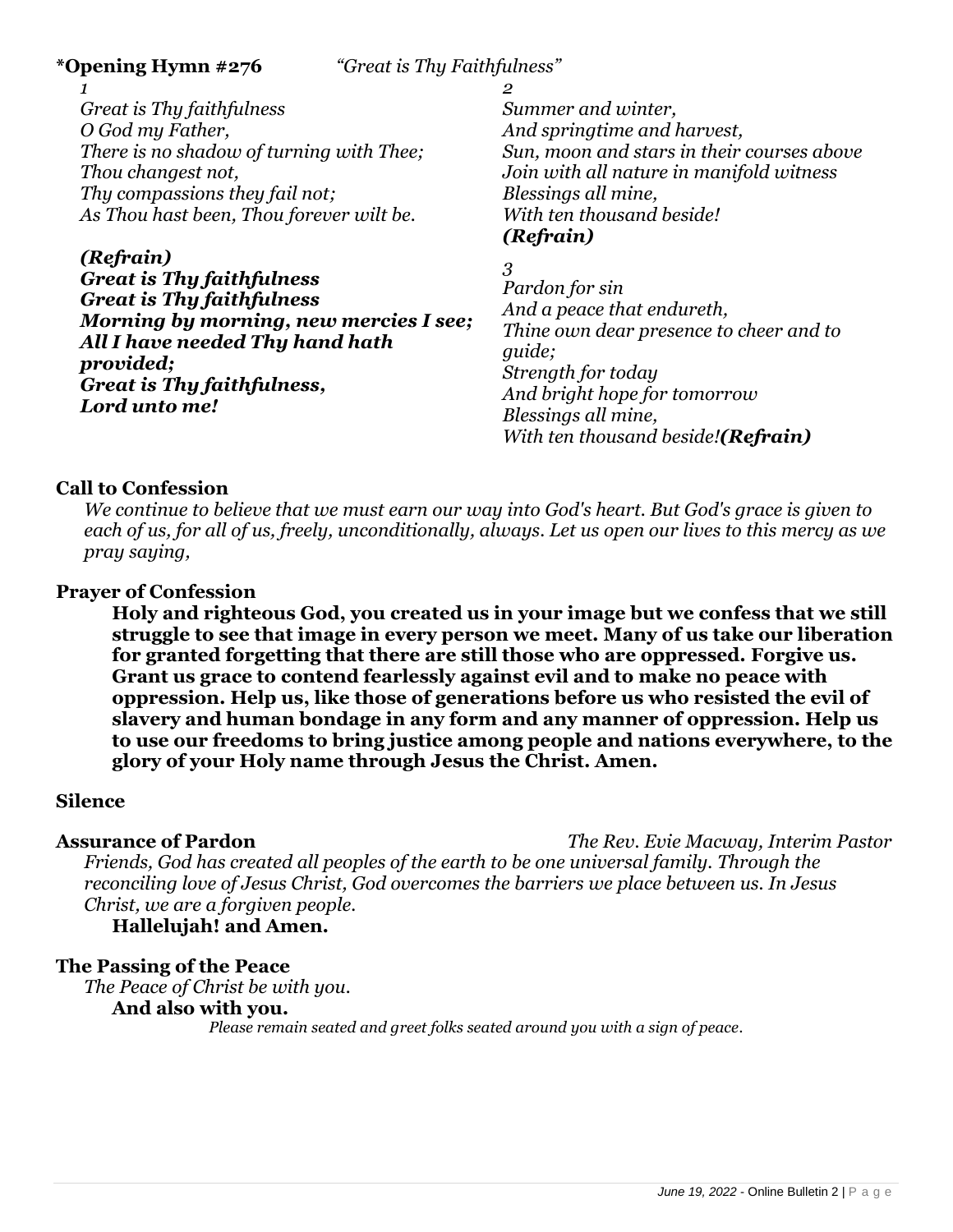# **We Listen To God's Word**

**The Epistle Lesson** *Galatians 3:23-29 (N.T., p. 189)*

*Now before faith came, we were imprisoned and guarded under the law until faith would be revealed. Therefore the law was our disciplinarian until Christ came, so that we might be justified by faith. But now that faith has come, we are no longer subject to a disciplinarian, for in Christ Jesus you are all children of God through faith. As many of you as were baptized into Christ have clothed yourselves with Christ. There is no longer Jew or Greek, there is no longer slave or free, there is no longer male and female; for all of you are one in Christ Jesus. And if you belong to Christ, then you are Abraham's offspring, heirs according to the promise.*

**Anthem** *"Take My Life" Scott Underwood, arr. Garrett Parker Duet: Evy Han, piano & Barbara Vella, organ*

> *Take my heart and form it, Take my mind and transform it, Take my will and conform it, To yours, to yours, O Lord.*

*(Children are dismissed to church school)*

# **Children's Sermon** *Rev. Evie Macway*

**The Gospel Lesson** *Luke 8:26-39 (N.T., p. 68)*

*Then they arrived at the country of the Gerasenes, which is opposite Galilee. As he stepped out on land, a man of the city who had demons met him. For a long time he had worn no clothes, and he did not live in a house but in the tombs. When he saw Jesus, he fell down before him and shouted at the top of his voice, 'What have you to do with me, Jesus, Son of the Most High God? I beg you, do not torment me'— for Jesus had commanded the unclean spirit to come out of the man. (For many times it had seized him; he was kept under guard and bound with chains and shackles, but he would break the bonds and be driven by the demon into the wilds.) Jesus then asked him, 'What is your name?' He said, 'Legion'; for many demons had entered him. They begged him not to order them to go back into the abyss.*

*Now there on the hillside a large herd of swine was feeding; and the demons begged Jesus to let them enter these. So he gave them permission. Then the demons came out of the man and entered the swine, and the herd rushed down the steep bank into the lake and was drowned.*

*When the swineherds saw what had happened, they ran off and told it in the city and in the country. Then people came out to see what had happened, and when they came to Jesus, they found the man from whom the demons had gone sitting at the feet of Jesus, clothed and in his right mind. And they were afraid. Those who had seen it told them how the one who had been possessed by demons had been healed. Then all the people of the surrounding country of the Gerasenes asked Jesus to leave them; for they were seized with great fear. So he got into the boat and returned. The man from whom the demons had gone begged that he might be with him; but Jesus sent him away, saying, 'Return to your home, and declare how much God has done for you.' So he went away, proclaiming throughout the city how much Jesus had done for him.*

**Sermon** *"Somebodiness" Rev. Evie Macway*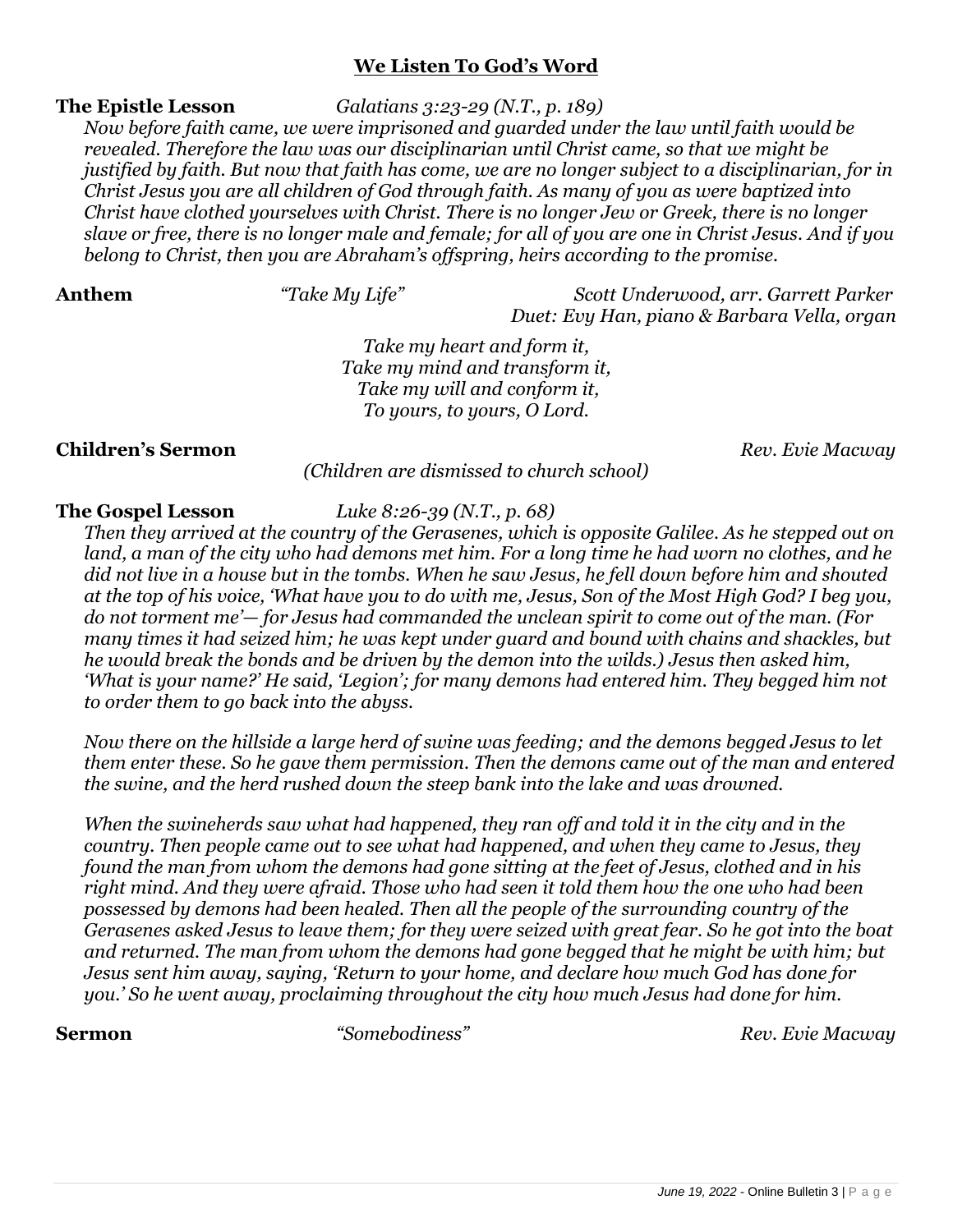### **We Respond to the Good News**

### **Call for the Offering**

**Offertory** *"There Is a Balm in Gilead" Adolphus Hailstork (b. 1941)*

**\*Dedication of the People and Their Gifts Hymn #592**  *Praise God, from whom all blessings flow; Praise God, all creatures here below; Praise God above, ye heavenly host; Creator, Savior, Holy Ghost.*

**\*Prayer of Dedication**

#### **Prayers of the People and the Lord's Prayer**

**Our Father, who art in heaven, hallowed be thy name. Thy Kingdom come. Thy will be done, on earth as it is in heaven. Give us this day our daily bread, and forgive us our debts as we forgive our debtors. And lead us not into temptation, but deliver us from evil. For thine is the kingdom, and the power, and the glory forever. Amen.**

### **We Go Out in God's Name**

| *Closing Hymn #563<br>"Lift Every Voice and Sing"                                                                                                                                                                                                                                                                                                                                                                                                                                     |                                                       |
|---------------------------------------------------------------------------------------------------------------------------------------------------------------------------------------------------------------------------------------------------------------------------------------------------------------------------------------------------------------------------------------------------------------------------------------------------------------------------------------|-------------------------------------------------------|
| 1<br>Lift every voice and sing till earth and heaven                                                                                                                                                                                                                                                                                                                                                                                                                                  | 3<br>God of our weary years, God of our silent tears, |
| ring,                                                                                                                                                                                                                                                                                                                                                                                                                                                                                 | Thou who hast brought us thus far on the way;         |
| Ring with the harmonies of liberty.                                                                                                                                                                                                                                                                                                                                                                                                                                                   | Thou who hast, by Thy might, led us into the light,   |
| Let our rejoicing rise high as the listening skies,                                                                                                                                                                                                                                                                                                                                                                                                                                   | Keep us forever in the path, we pray.                 |
| Let it resound loud as the rolling sea.                                                                                                                                                                                                                                                                                                                                                                                                                                               | Lest our feet stray from the places, our God, where   |
| Sing a song full of the faith that the dark past has                                                                                                                                                                                                                                                                                                                                                                                                                                  | we met thee,                                          |
| taught us,                                                                                                                                                                                                                                                                                                                                                                                                                                                                            | Lest, our hearts drunk with the wine of the world,    |
| Sing a song full of the hope that the present has                                                                                                                                                                                                                                                                                                                                                                                                                                     | we forget Thee;                                       |
| <i>brought us;</i>                                                                                                                                                                                                                                                                                                                                                                                                                                                                    | Shadowed beneath thy hand, may we forever             |
| Facing the rising sun of our new day begun,                                                                                                                                                                                                                                                                                                                                                                                                                                           | stand,                                                |
| Let us march on till victory is won.                                                                                                                                                                                                                                                                                                                                                                                                                                                  | True to our God, true to our native land.             |
| $\boldsymbol{2}$<br>Stony the road we trod, bitter the chastening rod,<br>Felt in the days when hope unborn had died;<br>Yet with a steady beat, have not our weary feet<br>Come to the place for which our people sighed?<br>We have come over a way that with tears has<br>been watered;<br>We have come, treading our path through the<br>blood of the slaughtered,<br>Out from the gloomy past, till now we stand at<br>last<br>Where the white gleam of our bright star is cast. |                                                       |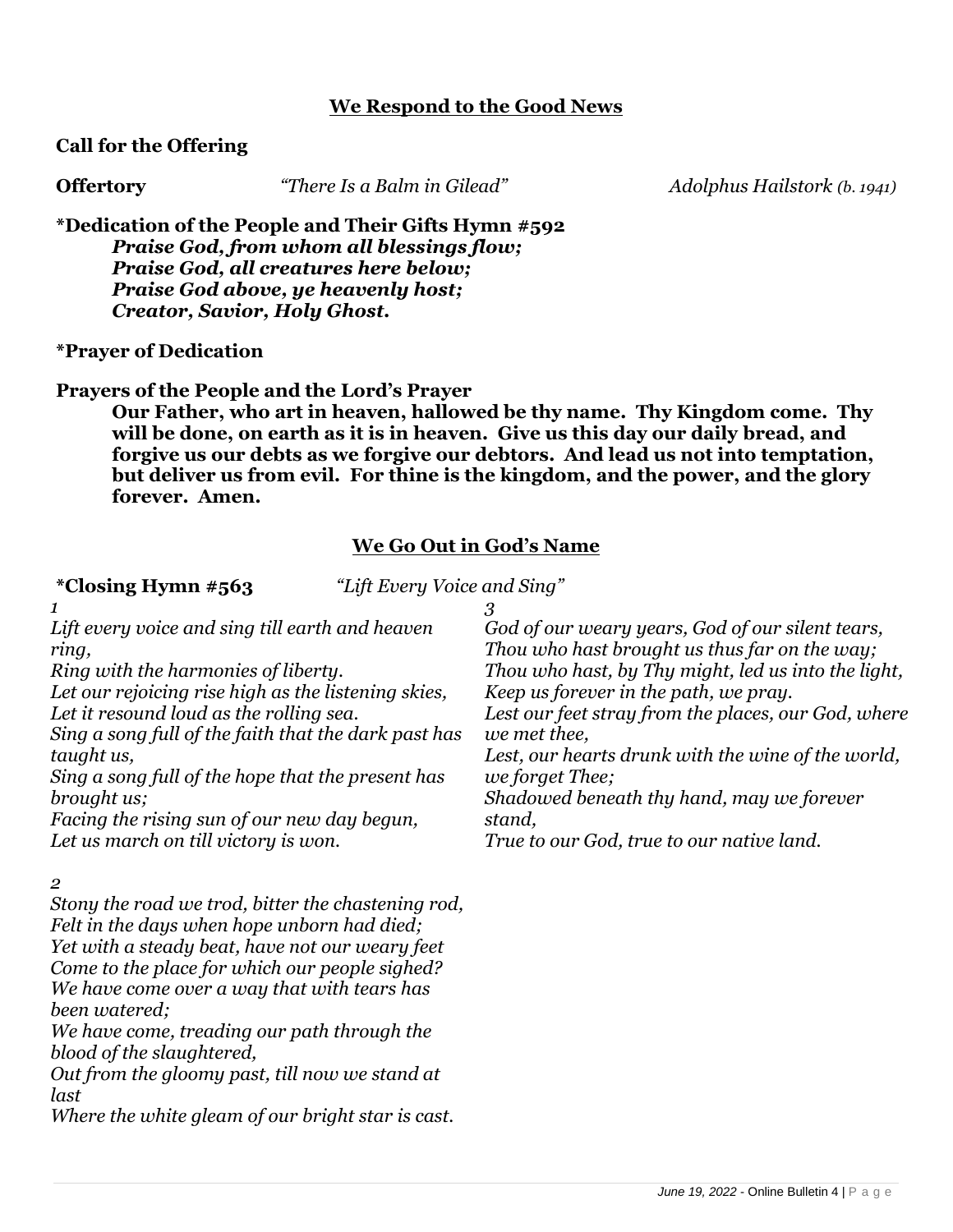# **\*Charge and Benediction**

**Postlude** *"Oh, Freedom" Adolphus Hailstork (b. 1941)*

*Feel free to depart quietly. Please be mindful of those enjoying the postlude. Please exit thru the back doors, thru the Narthex to the patio.*

#### **ASL Interpreter ~ Hannah Davis**

Original bulletin art created by Willow Glen Artist **Lynden Keith Johnson**.

*The Stone Church of Willow Glen acknowledges that the land on which we worship this morning is the unceded land of the Muwekma Ohlone people.*

The liturgist this morning is **Steven Graham.**

Today's greeter is **Kathleen Oliver.**

This week's ushers include **Hilleguus Faber.**

You are invited to join us for coffee and fellowship on the patio after the Worship service. During June, the **Stewardship Committee** and friends are serving coffee and refreshments.

> *Membership Inquiry Luncheons: Mar & Nov* Contact **[Irene\\_pak@stonechurch.org](mailto:Irene_pak@stonechurch.org)**

#### **June 19 – 26, 2022**

# **Sunday (6/19) Fathers' Day & Juneteenth**

9:30 - 10:30am Worship - SA & Zoom 10:30 - 11am Coffee Fellowship - Patio

# **Monday (6/20) Office Closed in observance of Juneteenth**

- 7pm Men's Book Group Thorn's
- **Tuesday (6/21)** Mary Jo off 7 - 9pm Session - Zoom

**Wednesday (6/22)** Mary Jo off

**Thursday (6/23)** Mary Jo off 8 - 11am RFI Inspect'n - Alarm will sound

**Friday (6/24)** Mary Jo off

#### **Saturday (6/25)**

8am - 5pm B&F Audit - Room 1/R5/ or R6 1 - 3pm Prayer Shawl Ministry

#### **Next Sunday (6/26)**

| $9:30 - 10:30$ am | Worship - SA & Zoom       |
|-------------------|---------------------------|
| $10:30 - 11am$    | Coffee Fellowship -       |
| Patio             |                           |
| $11am - 12pm$     | PNC - Room 5              |
| $3 - 5$ pm        | James' Memorial - SA/K/SH |

| The Elders of the Session<br>Clerk of Session ~ Mel Goertz                                                                                    |                                                                                                                             |                                                                                                                              |  |  |  |
|-----------------------------------------------------------------------------------------------------------------------------------------------|-----------------------------------------------------------------------------------------------------------------------------|------------------------------------------------------------------------------------------------------------------------------|--|--|--|
| Class of 2022                                                                                                                                 | Class of 2023                                                                                                               | Class of 2024                                                                                                                |  |  |  |
| Amity Bateman<br><b>Tammy Coleman</b><br><b>Todd Davidson</b><br>Julie Ludwig<br><b>Alice McNelis</b><br>Charlotte McNelis<br>Mike Raby-Brown | <b>Bob Cole</b><br>Derk Johnson<br>Emily Meacham<br>Nina Mundi<br><b>Fred Oliver</b><br>Kathy Stark<br>The Board of Deacons | Fran Basso<br>Carter Edwards<br><b>Gary Fritz</b><br>Meredith Hurley<br>Barbara Krause<br><b>Brad Tips</b>                   |  |  |  |
| Moderator ~ Jodi Lax                                                                                                                          |                                                                                                                             |                                                                                                                              |  |  |  |
| Class of 2022                                                                                                                                 | Class of 2023                                                                                                               | Class of 2024                                                                                                                |  |  |  |
| Sue Evans<br>Steven Graham<br>Jim Hagan<br>Jan Keifer<br>Jodi Lax<br>Kelsey Lax<br><b>Scott Nelson</b><br>Nancy Paul                          | Tim Collins<br>Angie Davidson<br>Nanci Eksterowicz<br>Julia Kiplinger<br>Ronni Pahl<br>Nancy Shearer                        | Michele Edwards<br>Morgan Lord<br>Wendy Lord<br>Jenny Pichon<br>Kathleen Oliver<br>Maureen Searing<br><b>Brandon Walters</b> |  |  |  |

**JUNE Birthdays**: (2<sup>nd</sup>) Isabel Jaffer; (3<sup>rd</sup>) Glenn Van Den Bosch;  $(4^{th})$  Barbara Arata;  $(6^{th})$  Darrin Johnson, Jillian Ritchie;  $(12^{th})$  Nana oye Botchway;  $(14^{th})$ Mercedes Martin; (17<sup>th</sup>) Eden Lee; (19<sup>th</sup>) Julia Lohman, Rev. David McCreath;  $(20^{th})$  Bill Raby-Brown;  $(22^{nd})$ Ronni Pahl; (23<sup>rd</sup>) Alice Bailey, Carrie Giorgianni, Anne Towler;  $(26^{th})$  Bob Fraser;  $(27^{th})$  Brian McNelis;  $(29<sup>th</sup>)$  Stephanie Easton;  $(30<sup>th</sup>)$  Tab (Ed Tablak) will be 101 years old!

**JUNE Anniversaries**: Susan & Charlie Bedolla (6/11/99); Diane & Glen Van Den Bosch (6/11/77); Mary Jo & John Blazek (6/12/82); Maureen Ryan & Michael Donald (6/13/98); Mary Stone & Craig Bowers (6/15/85); Claire & Bill Ribble (6/18/66); Alice & Brian McNelis (6/?/91)